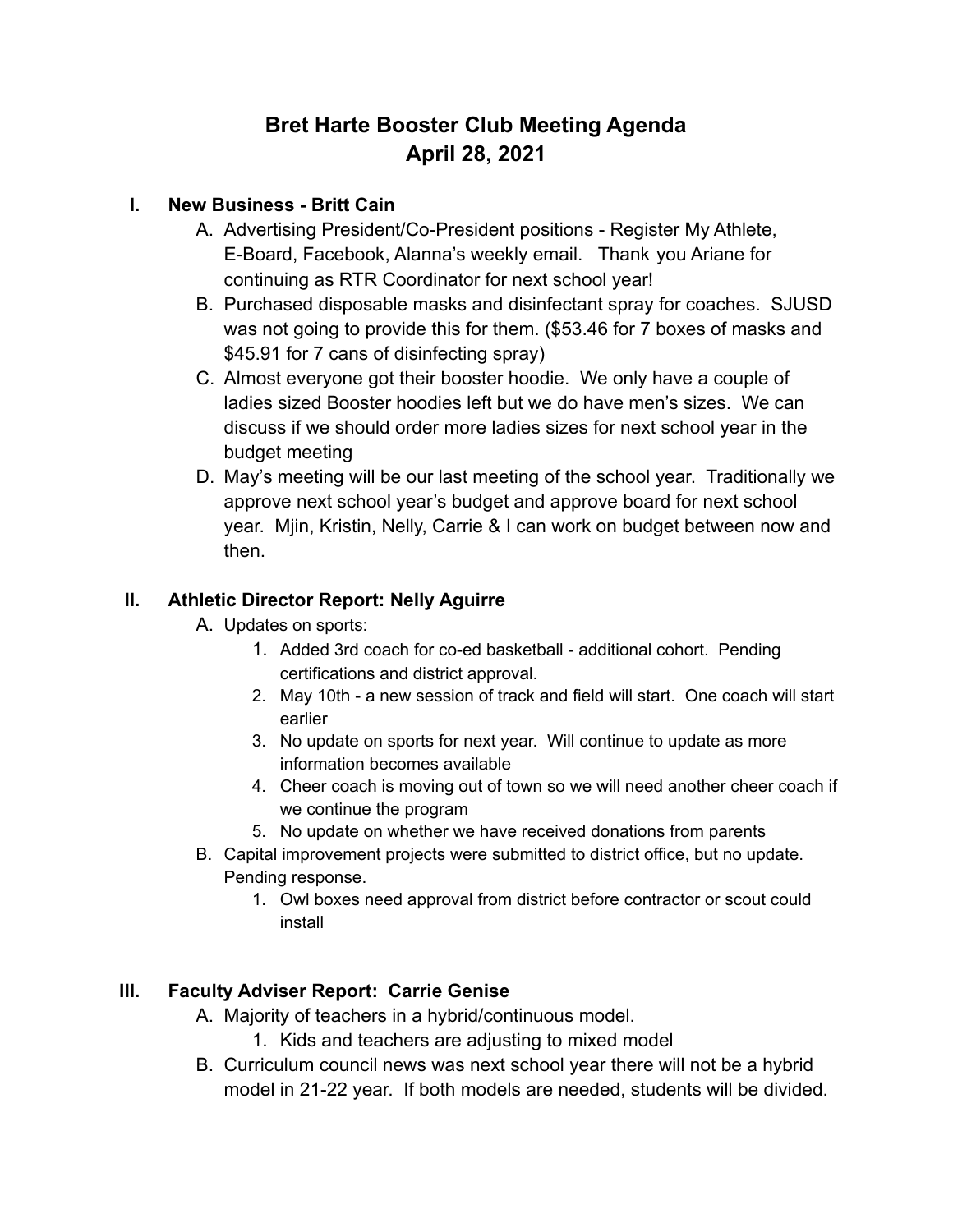In next couple weeks, state will determine whether we still need a distance model

#### **IV. Vice President Report - Jen McLaughlin**

#### **V. Treasurer Report- Mijin Ro**

#### **VI. Equipment Coordinator Report: Kristin O'Leary**

- A. Updates on new handball uniforms
- **VII. Community Club Representatives Report: Thao Vu-Dring & Sarah Hamilton**

## **VIII. Run Turkey Run - Ariane**

- A. Thank you Ariane for continuing as our RTR Coordinator for next year. Last year's co-president Erin Poole has a RTR binder that she is going to drop off for me.
- B. Ideas for RTR alternative plan if regular scale race isn't allowed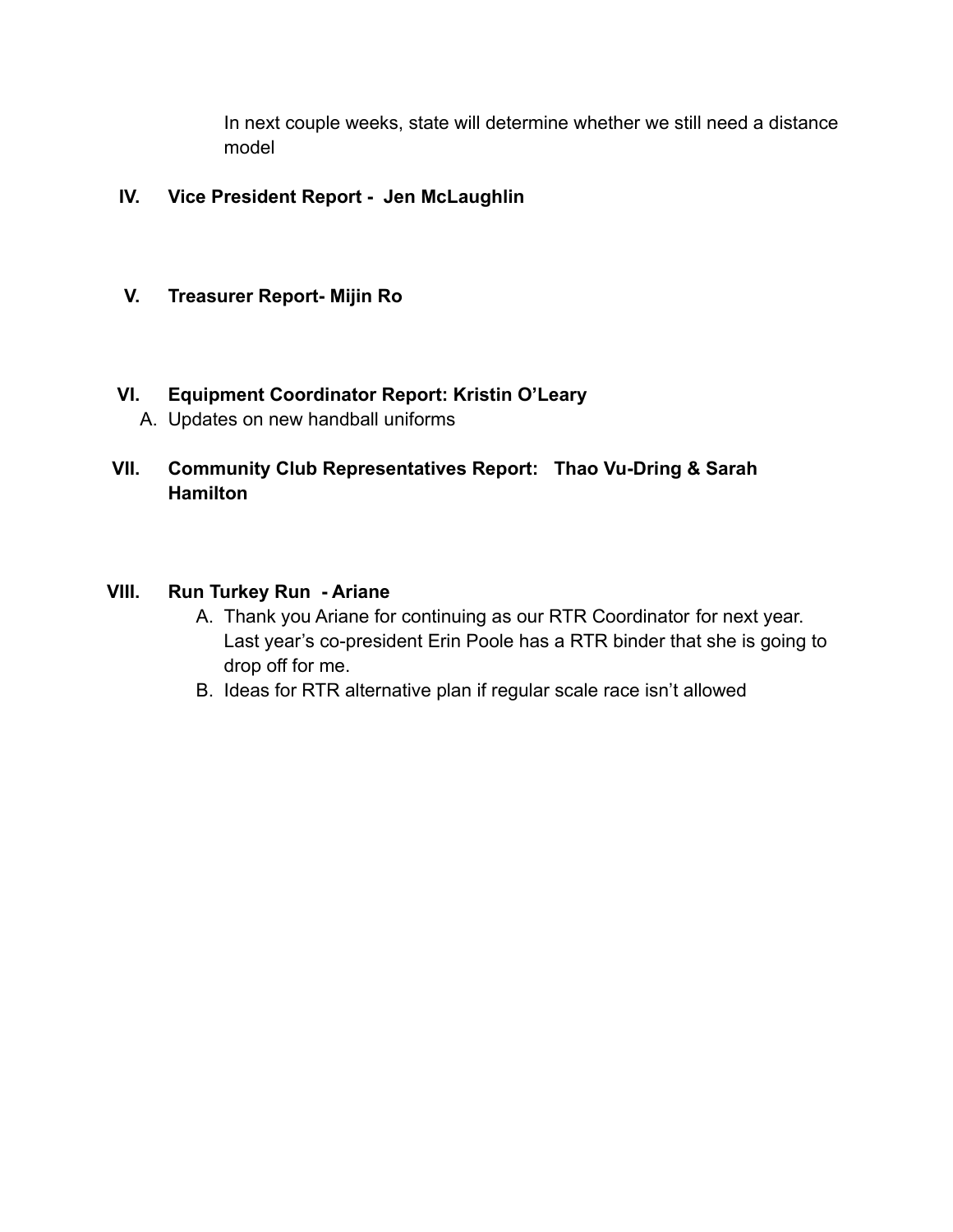## **Bret Harte Booster Club Meeting Notes April 28, 2021**

Attendees: Britt, Ariane, Jen, Nelly, Sarah, Carrie, Thao, Mijin Missing: Kristin

#### Start: 7:10PM

Approved last months minutes -Approved: Sarah, Second: Jen

#### **I. New Business - Britt Cain**

- A. Advertising President/Co-President positions Register My Athlete, E-Board, Facebook, Alanna's weekly email. Thank you Ariane for continuing as RTR Coordinator for next school year!
- B. Purchased disposable masks and disinfectant spray for coaches. SJUSD was not going to provide this for them. (\$53.46 for 7 boxes of masks and \$45.91 for 7 cans of disinfecting spray)
- C. We only have a couple of ladies sized Booster hoodies left but we do have men's sizes. We can discuss if we should order more ladies sizes for next school year.
- D. May's meeting will be our last meeting of the school year. Traditionally we approve next school year's budget and approve board for next school year. Mjin, Kristin, Nelly, Carrie & I can work on budget between now and then.

#### **II. Athletic Director Report: Nelly Aguirre**

- A. How are sports going?
- B. Updates on capital improvement projects

#### **III. Faculty Adviser Report: Carrie Genise**

A. How is it going having some students in person?

## **IV. Vice President Report - Jen McLaughlin**

A. Got the donation form approved and turned into Sylvia

## **V. Treasurer Report- Mijin Ro**

- A. Working on insurance forms (shared with CC)
- B. Go Daddy check for previous website no longer needed
- C. Will check at school for sports check donations and report to board
- D. Current expenses below: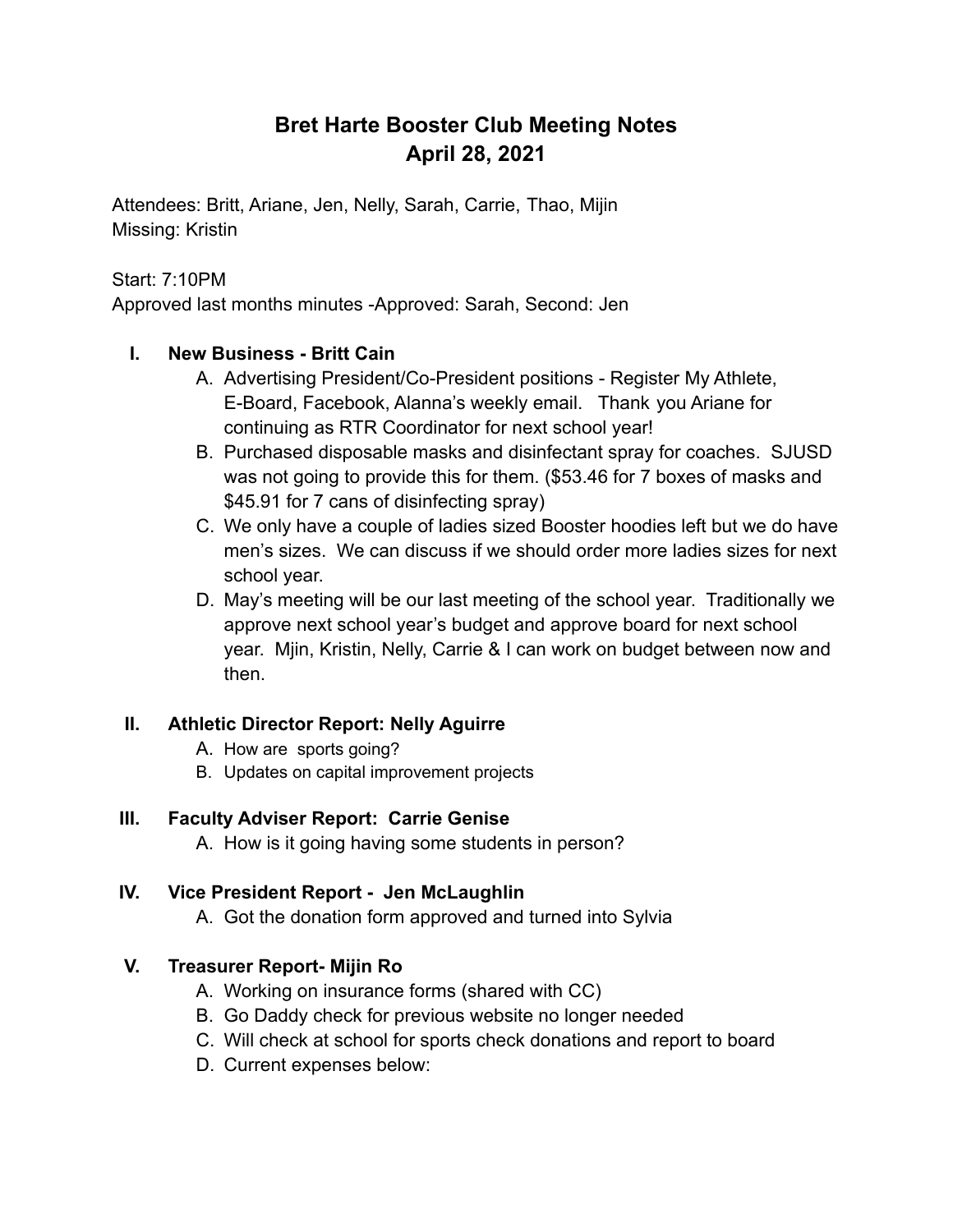#### FY 2020-2021 CHECKING ACCT.<br>LEDGER

|                           |              |                               | 8/1/20 Beginning Bal. Checking 113,903.93 (Savings 1642.42+Checking=115,546.35) |                 |                            |            |                    |                             |              |
|---------------------------|--------------|-------------------------------|---------------------------------------------------------------------------------|-----------------|----------------------------|------------|--------------------|-----------------------------|--------------|
| Date<br>08/01/20          |              | Check Payee / Deposit         | Description<br>Begin. Checking Balance                                          | Category        |                            | Income     | Expense            | Check Cleared Mthly Balance | \$113,903.93 |
| 07/04/20 4346             |              | <b>SJUSD</b>                  | Coaches Stipend March'20-xtra duty<br>from FY2019/2020 chk date 7/4//20         | Gen & Adm       | Payroll                    |            | \$4,785.07         | 9/14/2020                   | \$109,378.39 |
| 08/28/20                  |              | Bank deposit                  | Tax Prep Fee 50% split from BHCC                                                |                 |                            | \$250.00   |                    |                             | \$114,153.93 |
| 08/28/20                  |              | Escrip                        |                                                                                 | Fundraising     | Escrip                     | \$6.03     |                    |                             | \$114,159.96 |
| 09/29/20                  |              | Escrip                        |                                                                                 | Fundraising     | Escrip                     | \$3.50     |                    |                             | \$114,163.46 |
| 09/14/20 4355             |              | <b>Stacy Pimental</b>         | <b>BHBC Website Wix.com</b>                                                     | Gen & Adm       | Stationary                 |            | \$170.95           |                             | \$109,207.44 |
| 10/28/20                  |              | Escrip                        |                                                                                 | Fundraising     | Escrip                     | \$9.47     |                    |                             | \$109,216.91 |
| 11/25/20                  |              | Escrip                        |                                                                                 | Fundraising     | Escrip                     | \$5.74     |                    |                             | \$109,222.65 |
| 11/16/20                  | Zelle<br>pay | <b>BHCC</b>                   | SLIP 50% cost split zelled                                                      | Gen & Adm       | Liability Ins              |            | \$964.92           |                             | \$108,257.73 |
| 12/24/20                  |              | Escrip                        |                                                                                 | Fundraising     | Escrip                     | \$6.95     |                    |                             | \$108,264.68 |
| 01/13/21                  |              | Mobile Deposit                | Fundraising WebStore (school log<br>items)                                      | Fundraising     | Fundraising-<br>other      | \$279.86   |                    |                             | \$108,544.54 |
| 01/28/21                  |              | Escrip                        |                                                                                 | Fundraising     | Escrip                     | \$3.81     |                    |                             | \$108,548.35 |
| 01/27/21 4351             |              | Tri Mark                      | <b>Ice Maker Machine Staff Room</b><br>(requested by Belinda)                   |                 |                            |            | \$3,113.64         | 1/29/2021                   | \$105,434.71 |
| 02/05/21                  |              | Deposit online                | Donation City of San Jose SAP Grant-<br>J.Khamis office                         | Grant           | Donation                   | \$500.00   |                    |                             | \$105,934.71 |
| 02/05/21                  |              | Deposit online                | Fundraising WebStore (school log<br>items) 6checks                              | Fundraising     | Fundraising-<br>other      | \$191.00   |                    |                             | \$106,125.71 |
| 02/26/21                  |              | Escrip                        |                                                                                 | Fundraising     | Escrip                     | \$4.72     |                    |                             | \$106,130.43 |
| 02/25/21 4352             |              | Thomas Schumake PE punch bags |                                                                                 | PE Equipment PE |                            |            | \$100.00           | 3/15/2021                   | \$106,030.43 |
| 03/29/21                  |              | Escrip                        |                                                                                 | Fundraising     | Escrip                     | \$9.66     |                    |                             | \$106,040.09 |
| 03/30/21 4353             |              | Kristin O'Leary               | Set of 6 men's basketballs 29.5" +<br>storage bag                               | Equipment       | Equipment                  |            | \$198.72           | 4/2/2021                    | \$105,841.37 |
| 03/30/21 4354             |              | <b>Gym Precision</b>          | PE Quarterly Preventive Maint.                                                  |                 | PE Equipment PE Maintenace |            | \$1,000.00         | 4/21/2021                   | \$104,841.37 |
| 03/30/21 4355             |              | <b>Britt Cain</b>             | <b>Coaches Masks/desinfectants</b>                                              |                 |                            |            | \$99.37            | 4/2/2021                    | \$104,742.00 |
| 04/28/21 4356             |              | <b>Gym Precision</b>          | PE Equip and Cardio Weight Rm<br>Repairs                                        |                 | PE Equipment PE Maintenace |            | \$577.00           |                             |              |
| 04/28/21 4357             |              | <b>Stacy Pimental</b>         | Go Daddy Website Reimbursement                                                  | Gen & Adm       |                            |            | \$21.17            |                             |              |
| 04/28/21 4358             |              | Thomas Schumake               | AmericanRedCross First Aid/CPR<br>order#PH03136307                              |                 |                            |            | \$35.00            |                             |              |
| 04/28/21 4359             |              | Thomas Schumake               | <b>NFHS First Aid/CPR</b><br>order#R375665370                                   |                 |                            |            | \$45.00            |                             |              |
|                           |              |                               | <b>YTD Total Income-Expense</b>                                                 |                 |                            | \$1,270.74 | \$6,325.77         |                             |              |
|                           |              |                               |                                                                                 |                 |                            |            | Per Bank Statement |                             | \$104,742.00 |
| <b>INVESTMENT</b><br>ACCT |              | 1,642.50                      |                                                                                 |                 |                            |            |                    |                             |              |

#### **VI. Equipment Coordinator Report: Kristin O'Leary**

- A. Got uniforms for basketball teams
- B. Stating on ordering new handball uniforms

## **VII. Community Club Representatives Report: Thao Vu-Dring & Sarah Hamilton**

A. Got uniforms for basketball teams

#### **VIII. Run Turkey Run - Ariane**

- A. Binder was dropped off to Britt and will be given to Ariane
- B. Maybe we can do an alternative if RTR isn't feasible next year ie: Broc-a-thon (carnival of sports games), virtual race

Next Meetings: